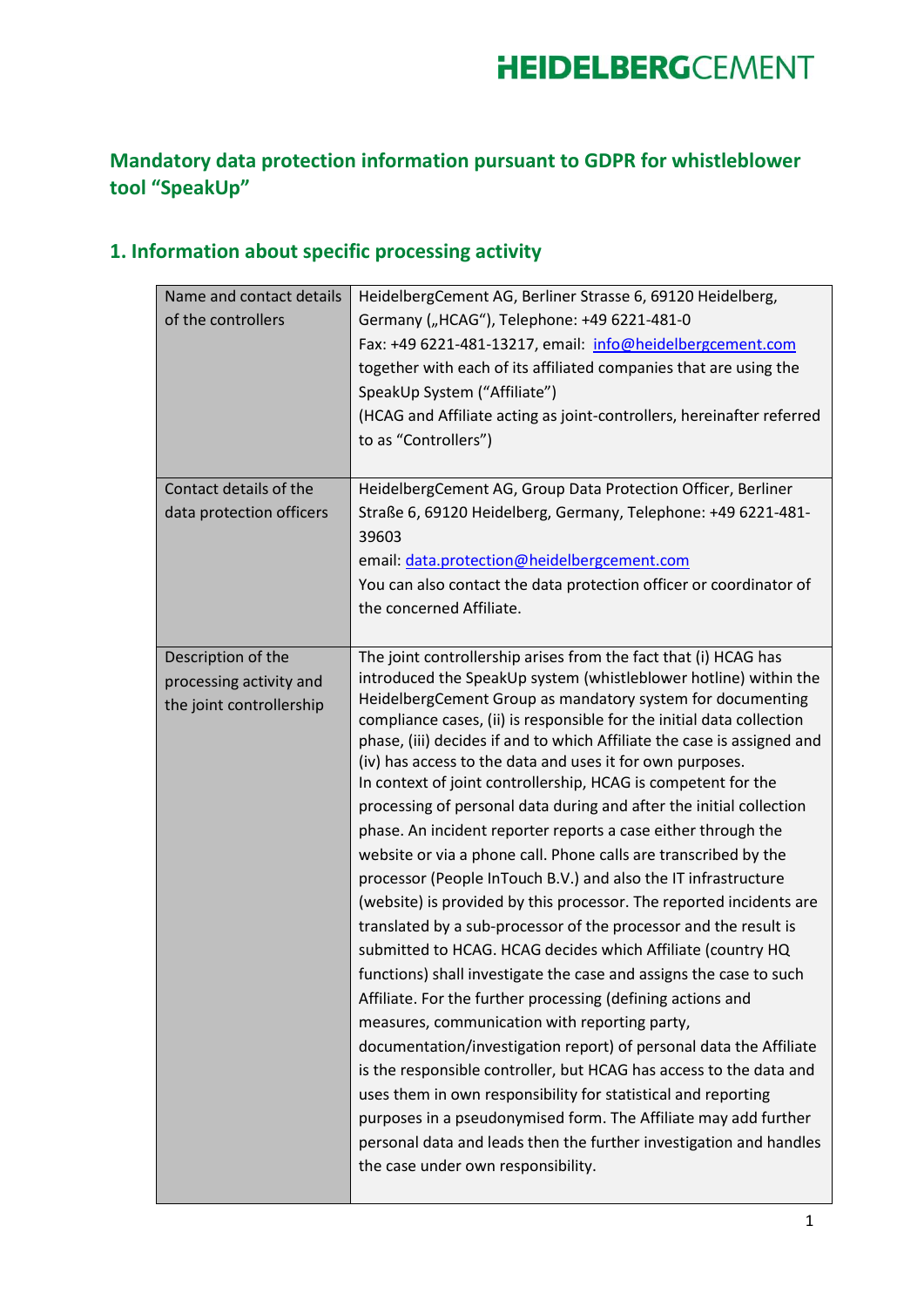| Categories of personal<br>data subject to the<br>processing activity | In context of provision of the SpeakUp System (i.e. the pure IT-<br>infrastructure) to its Affiliates, HCAG is the data processor and the<br>respective Affiliate is the controller.<br>For such sections of processing, where the parties do not jointly<br>determine the purposes and means of data processing, each<br>Controller is acting in sole responsibility.<br>Employees and third parties can report compliance incidents by<br>phone or by web. Depending on the nature of the reported<br>incident, it is unpredictable which kind of data categories are<br>reported. In particular the following categories may be processed: |                                             |  |
|----------------------------------------------------------------------|-----------------------------------------------------------------------------------------------------------------------------------------------------------------------------------------------------------------------------------------------------------------------------------------------------------------------------------------------------------------------------------------------------------------------------------------------------------------------------------------------------------------------------------------------------------------------------------------------------------------------------------------------|---------------------------------------------|--|
|                                                                      | Data of incident reporter                                                                                                                                                                                                                                                                                                                                                                                                                                                                                                                                                                                                                     | Data of person subject to                   |  |
|                                                                      |                                                                                                                                                                                                                                                                                                                                                                                                                                                                                                                                                                                                                                               | incident reporting                          |  |
|                                                                      | Contact details (name,<br>$\blacksquare$                                                                                                                                                                                                                                                                                                                                                                                                                                                                                                                                                                                                      | Contact details (name,<br>٠                 |  |
|                                                                      | job-title, address,                                                                                                                                                                                                                                                                                                                                                                                                                                                                                                                                                                                                                           | job-title, address,                         |  |
|                                                                      | email-address, phone                                                                                                                                                                                                                                                                                                                                                                                                                                                                                                                                                                                                                          | email-address, phone                        |  |
|                                                                      | number, company,                                                                                                                                                                                                                                                                                                                                                                                                                                                                                                                                                                                                                              | number, company,                            |  |
|                                                                      | country), in case the                                                                                                                                                                                                                                                                                                                                                                                                                                                                                                                                                                                                                         | country)                                    |  |
|                                                                      | incident is not reported                                                                                                                                                                                                                                                                                                                                                                                                                                                                                                                                                                                                                      | Content of the reported<br>п                |  |
|                                                                      | on an anonymous basis<br>Session cookie if an<br>п                                                                                                                                                                                                                                                                                                                                                                                                                                                                                                                                                                                            | incident (which could<br>include but is not |  |
|                                                                      | incident is reported by                                                                                                                                                                                                                                                                                                                                                                                                                                                                                                                                                                                                                       | limited to: bank data,                      |  |
|                                                                      | using the web-portal                                                                                                                                                                                                                                                                                                                                                                                                                                                                                                                                                                                                                          | documents evidencing                        |  |
|                                                                      | (see also the privacy                                                                                                                                                                                                                                                                                                                                                                                                                                                                                                                                                                                                                         | a specific behaviour,                       |  |
|                                                                      | statement for the web                                                                                                                                                                                                                                                                                                                                                                                                                                                                                                                                                                                                                         | working time records,                       |  |
|                                                                      | portal, which is hosted                                                                                                                                                                                                                                                                                                                                                                                                                                                                                                                                                                                                                       | photos, video                               |  |
|                                                                      | and administered by                                                                                                                                                                                                                                                                                                                                                                                                                                                                                                                                                                                                                           | surveillance, etc.)                         |  |
|                                                                      | the external service                                                                                                                                                                                                                                                                                                                                                                                                                                                                                                                                                                                                                          | Taken measures                              |  |
|                                                                      | provider (processor)                                                                                                                                                                                                                                                                                                                                                                                                                                                                                                                                                                                                                          |                                             |  |
|                                                                      | People Intouch B.V.)                                                                                                                                                                                                                                                                                                                                                                                                                                                                                                                                                                                                                          |                                             |  |
|                                                                      | Voice, if an incident is                                                                                                                                                                                                                                                                                                                                                                                                                                                                                                                                                                                                                      |                                             |  |
|                                                                      | reported by phone                                                                                                                                                                                                                                                                                                                                                                                                                                                                                                                                                                                                                             |                                             |  |
|                                                                      | (only transcript is                                                                                                                                                                                                                                                                                                                                                                                                                                                                                                                                                                                                                           |                                             |  |
|                                                                      | provided to the<br>Controllers, the                                                                                                                                                                                                                                                                                                                                                                                                                                                                                                                                                                                                           |                                             |  |
|                                                                      | recorded voice is only                                                                                                                                                                                                                                                                                                                                                                                                                                                                                                                                                                                                                        |                                             |  |
|                                                                      | accessible by the                                                                                                                                                                                                                                                                                                                                                                                                                                                                                                                                                                                                                             |                                             |  |
|                                                                      | processor People                                                                                                                                                                                                                                                                                                                                                                                                                                                                                                                                                                                                                              |                                             |  |
|                                                                      | Intouch B.V.)                                                                                                                                                                                                                                                                                                                                                                                                                                                                                                                                                                                                                                 |                                             |  |
|                                                                      | Content of the reported                                                                                                                                                                                                                                                                                                                                                                                                                                                                                                                                                                                                                       |                                             |  |
|                                                                      | incident                                                                                                                                                                                                                                                                                                                                                                                                                                                                                                                                                                                                                                      |                                             |  |
|                                                                      | Data of (potential) witnesses                                                                                                                                                                                                                                                                                                                                                                                                                                                                                                                                                                                                                 | Data of investigators and                   |  |
|                                                                      |                                                                                                                                                                                                                                                                                                                                                                                                                                                                                                                                                                                                                                               | individuals responsible for                 |  |
|                                                                      |                                                                                                                                                                                                                                                                                                                                                                                                                                                                                                                                                                                                                                               | measures                                    |  |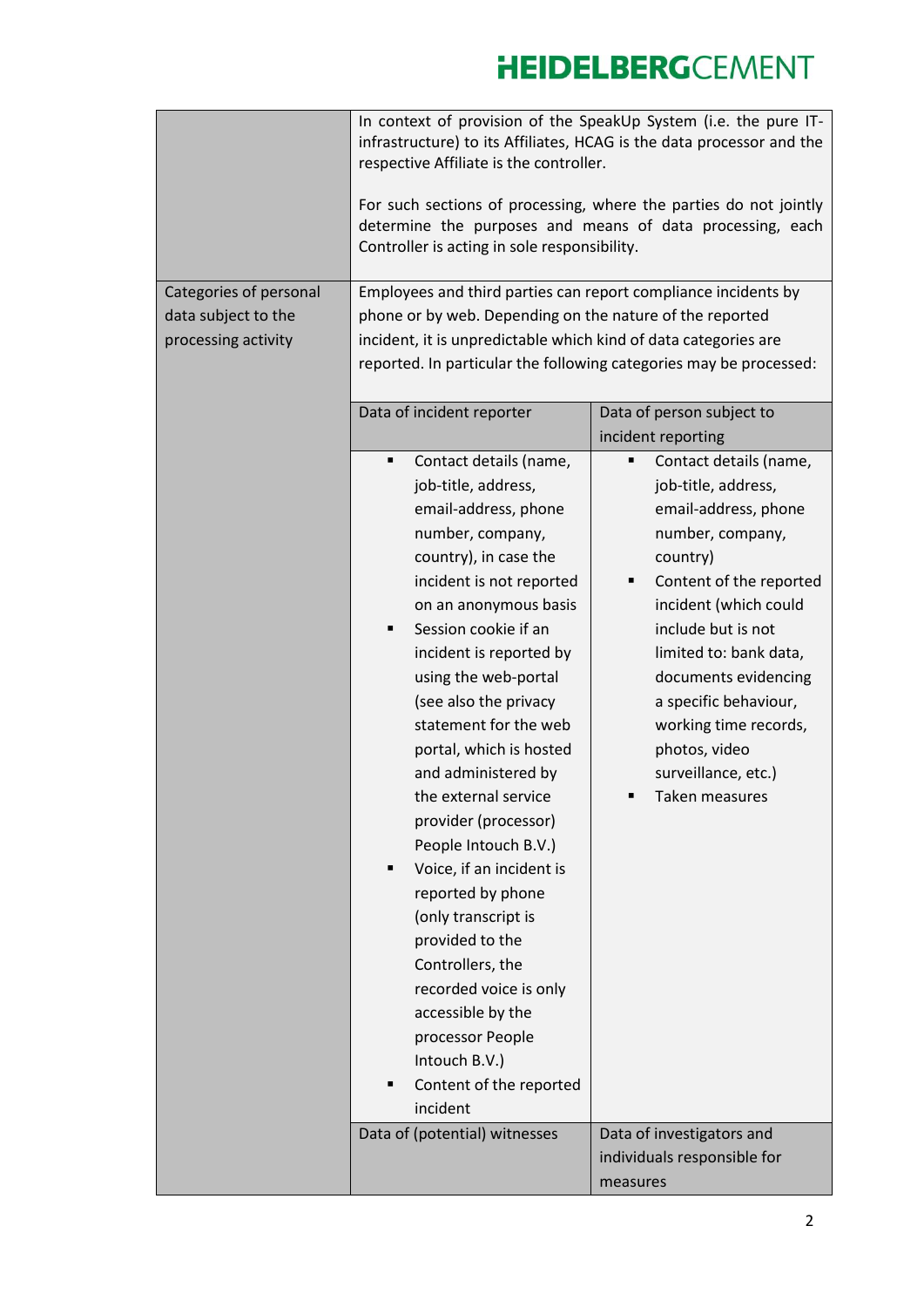|                                                                 | Contact details (name,<br>Contact details (name,<br>٠<br>job-title, address,<br>job-title, address,<br>email-address, phone<br>email-address, phone<br>number, company,<br>number, company,<br>country)<br>country)<br>Fact, that a person is or<br>might be a witness and<br>role of such person in a<br>reported incident<br>Data the witness<br>provides him-/herself<br>to the Controllers                                                                                                                                                                                                                                                                                                                                                                                                                                                                                                                                                                                                                                                                                                                                                                                                       |
|-----------------------------------------------------------------|------------------------------------------------------------------------------------------------------------------------------------------------------------------------------------------------------------------------------------------------------------------------------------------------------------------------------------------------------------------------------------------------------------------------------------------------------------------------------------------------------------------------------------------------------------------------------------------------------------------------------------------------------------------------------------------------------------------------------------------------------------------------------------------------------------------------------------------------------------------------------------------------------------------------------------------------------------------------------------------------------------------------------------------------------------------------------------------------------------------------------------------------------------------------------------------------------|
| Source of the personal<br>data                                  | For data incident reporter: The data incident reporter is<br>٠<br>providing the data him-/herself to the Controllers.<br>Person subject to incident reporting: Data are submitted<br>٠<br>by a data incident reporter to the Controllers.<br>Data of (potential) witnesses: Data are provided by a data<br>٠<br>incident reporter, a person subject to incident reporting or<br>the (potential) witness him-/herself.<br>Data of investigators (e.g. Compliance Officer) and<br>п<br>individuals responsible for measures: Determination by<br>the employer.<br>Affiliate may provide personal data which are gathered in<br>the course of an investigation.                                                                                                                                                                                                                                                                                                                                                                                                                                                                                                                                         |
| The personal data is<br>processed for the<br>following purposes | 1. Contact details of incident reporter: Purpose is getting in contact<br>with an incident reporter in order to clarify further the case facts<br>and provide him/her an answer.<br>2. Contact details of person subject to incident reporting: Purpose<br>is identifying any person who is subject to an incident reporting<br>and to start investigation.<br>3. Data of (potential) witness: Purpose is getting in contact with a<br>(potential) witness in order to investigate if the person is indeed<br>a witness and willing to contribute to clarify the facts related to<br>the reported incident.<br>4. Session cookie: The cookie is necessary for the efficient function<br>of the website.<br>5. Voice of incident reporter: Purpose is to open other<br>communication channels than only web-portal, as an internet<br>connection or hardware may not be available to each incident<br>reporter.<br>6. Content of the reported incident: Purpose is to learn about<br>(potential) compliance risks in the organization; to check the<br>content of the reported incidents diligently; and to act in case<br>violations of legal obligations or (internal) regulations are<br>detected. |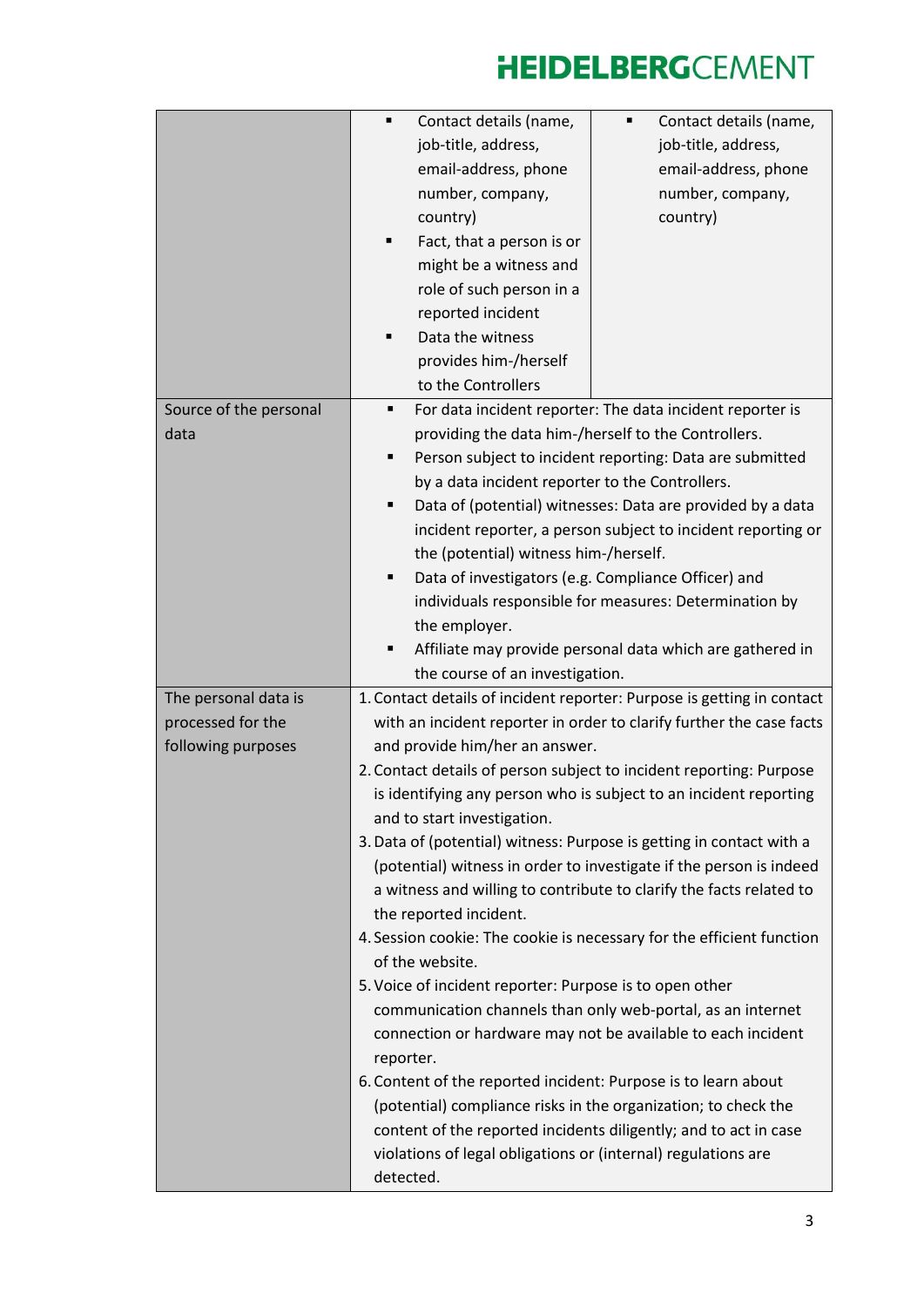|                          | 7. Data about investigation and taken measures: Purpose is to         |
|--------------------------|-----------------------------------------------------------------------|
|                          | document all steps in investigation and to solve the case             |
|                          | properly.                                                             |
|                          | 8. Data of investigators and individuals responsible for measures:    |
|                          | Purpose is the administration and clarification of                    |
|                          | responsibilities.                                                     |
|                          | All data mentioned before under point 1-8 are used as well<br>9.      |
|                          | for statistical and reporting purposes (in a pseudonymised            |
|                          | form).                                                                |
| Legal basis for the data | Legal basis for the data processing under                             |
| processing of the        |                                                                       |
| purposes mentioned       | 1. above is: Art. 6 (1) sentence 1 letter a) GDPR in case an incident |
| under 1-9 above          | reporter decides to report no-anonymously and submits her/his         |
|                          | personal contact details to the Controllers.                          |
|                          |                                                                       |
|                          | 2. above is: Art. 6 (1) sentence 1 letter f) GDPR. The Controllers'   |
|                          | legitimate interest is to identify persons within its organization    |
|                          | who may not act in accordance with applicable laws or (internal       |
|                          |                                                                       |
|                          | and external) regulations and to contact such persons or use their    |
|                          | contact details to start legal proceeding. Further the contact        |
|                          | details may be needed for informing a person subject to an            |
|                          | incident reporting about the fact that an incident was reported, in   |
|                          | which such person was mentioned.                                      |
|                          | 3. above is: Art. 6 (1) sentence 1 letter f) GDPR. The Controllers'   |
|                          | legitimate interest is to identify persons who can contribute to the  |
|                          | clarification of a reported incident, so that the Controllers can     |
|                          | verify facts and take the appropriate measures to close a case.       |
|                          |                                                                       |
|                          | 4. above is: Art. 6 (1) letter f) GDPR. The Controllers' legitimate   |
|                          | interest is to operate the website, which is not technically possible |
|                          | without setting the necessary cookie.                                 |
|                          |                                                                       |
|                          | 5. above is: Art. 6 (1) sentence 1 letter f) GDPR. The Controllers'   |
|                          | interest is to learn about compliance incidents within the            |
|                          | organization and as Internet or computer hardware might not be        |
|                          | available everywhere, persons might not be able to report             |
|                          |                                                                       |
|                          | incidents in case no other reporting channel is available. Also       |
|                          | phone connection might be considered safer by reporters.              |
|                          | Therefore the phone option is offered as a second reporting           |
|                          | channel.                                                              |
|                          | 6. above is: Art. 6 (1) sentence 1 letter f) GDPR. The Controllers'   |
|                          |                                                                       |
|                          | interest is to learn about compliance incidents within the            |
|                          | organization and to stop any inappropriate/illegal behaviour. The     |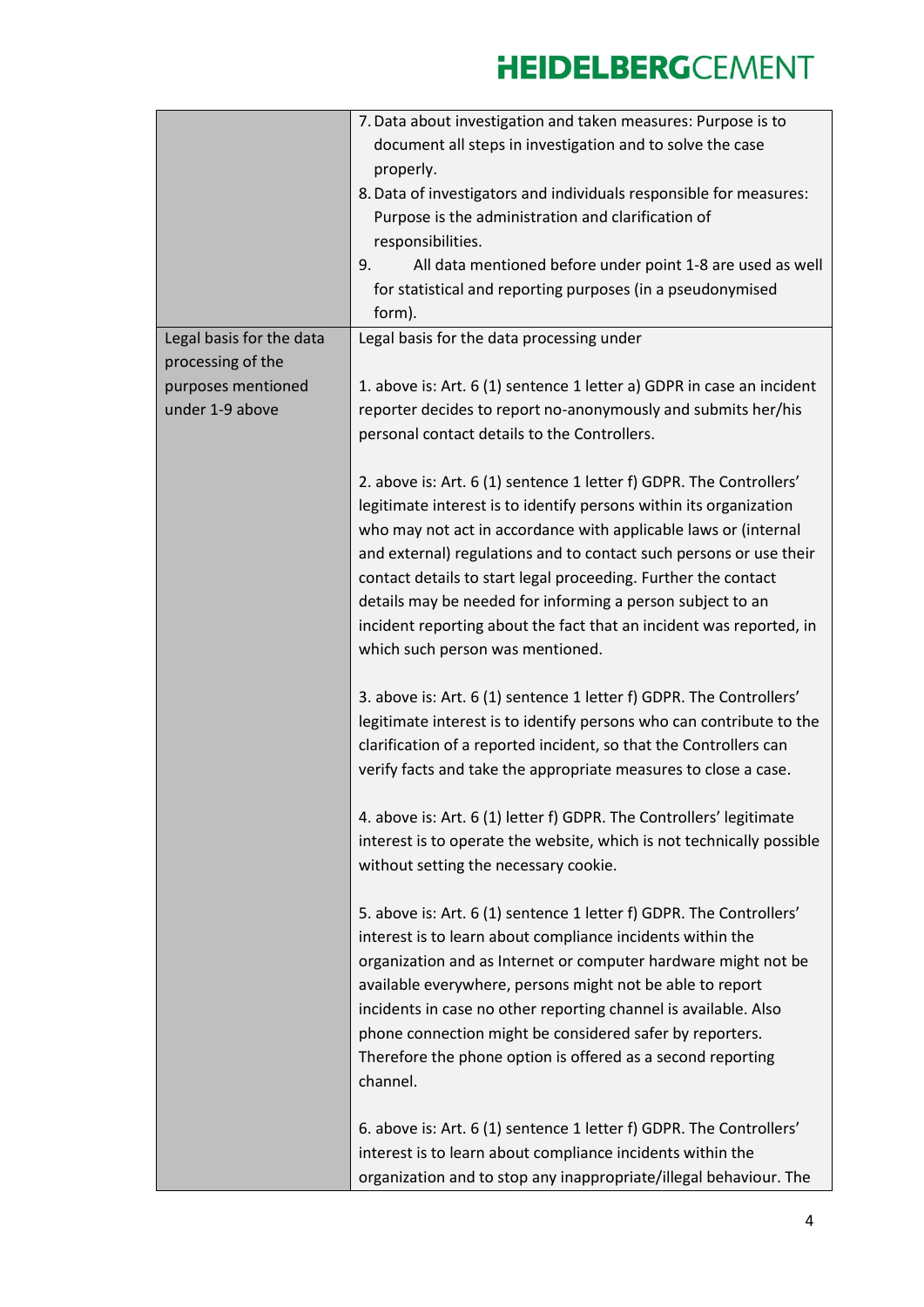|                                                               | legal basis for this processing of the content of the reported<br>incident may also be Art. 88 GDPR in conjunction with any local<br>data protection laws (e.g. in Germany: § 26 (1) BDSG (German<br>Data Protection Act), in case the reported content concerns an<br>employee who is a party to a German employment contract).<br>7. above is: Art. 6 (1) sentence 1 letter f) GDPR. The Controllers'<br>interest is to document an investigation in order to evidence its<br>correctness.<br>8. above is: Art. 6 (1) sentence 1 letter f) GDPR. The Controllers' |
|---------------------------------------------------------------|---------------------------------------------------------------------------------------------------------------------------------------------------------------------------------------------------------------------------------------------------------------------------------------------------------------------------------------------------------------------------------------------------------------------------------------------------------------------------------------------------------------------------------------------------------------------|
|                                                               | interest is the traceability of actions and measures and<br>rectification of the non-compliant situation.                                                                                                                                                                                                                                                                                                                                                                                                                                                           |
|                                                               | 9. above is: Art. 6 (1) sentence 1 letter f) GDPR. The Controllers'<br>interest is to analyse the cases for statistical purposes and to<br>report about compliance cases to the respective management in a<br>pseudonymised form, so that business operations can be<br>optimized and management can comply with its obligations to<br>ensure an effective compliance system.                                                                                                                                                                                       |
| Recipient or categories                                       | ■ Controllers                                                                                                                                                                                                                                                                                                                                                                                                                                                                                                                                                       |
| of recipients of the<br>personal data                         | External service providers, e.g. People InTouch B.V.<br>As the case may be: external lawyers, authorities (e.g. police,                                                                                                                                                                                                                                                                                                                                                                                                                                             |
|                                                               | state attorney, court) or administrative bodies or supervisory                                                                                                                                                                                                                                                                                                                                                                                                                                                                                                      |
|                                                               | authorities (e.g. data protection authority, cartel office, BAFIN)                                                                                                                                                                                                                                                                                                                                                                                                                                                                                                  |
| Necessity of the data                                         | The Controllers are obliged by law to implement an effective                                                                                                                                                                                                                                                                                                                                                                                                                                                                                                        |
| collection                                                    | compliance management and controls.                                                                                                                                                                                                                                                                                                                                                                                                                                                                                                                                 |
| Place of processing and<br>transmission to third<br>countries | Technically the data are processed on a platform hosted by an<br>external service provider with registered seat in The Netherlands.                                                                                                                                                                                                                                                                                                                                                                                                                                 |
|                                                               | The data will be processed as well in Germany, in the country                                                                                                                                                                                                                                                                                                                                                                                                                                                                                                       |
|                                                               | where the incident reporter is located and any country which is<br>affected by the reported incident.                                                                                                                                                                                                                                                                                                                                                                                                                                                               |
|                                                               | Data must be, if necessary, also transmitted to (foreign)                                                                                                                                                                                                                                                                                                                                                                                                                                                                                                           |
|                                                               | authorities, insofar as it is based on legal grounds.                                                                                                                                                                                                                                                                                                                                                                                                                                                                                                               |
|                                                               | Hence, the above mentioned recipients may also be based in<br>countries outside the European Economic Area ("third countries").<br>In third countries, the data protection level may possibly not<br>guaranteed to the same extent as in the European Economic Area.<br>If data is transmitted to a third country, Controllers will ensure<br>that the transmission thereof is executed only in accordance with<br>the statutory provisions (Chapter V GDPR).                                                                                                       |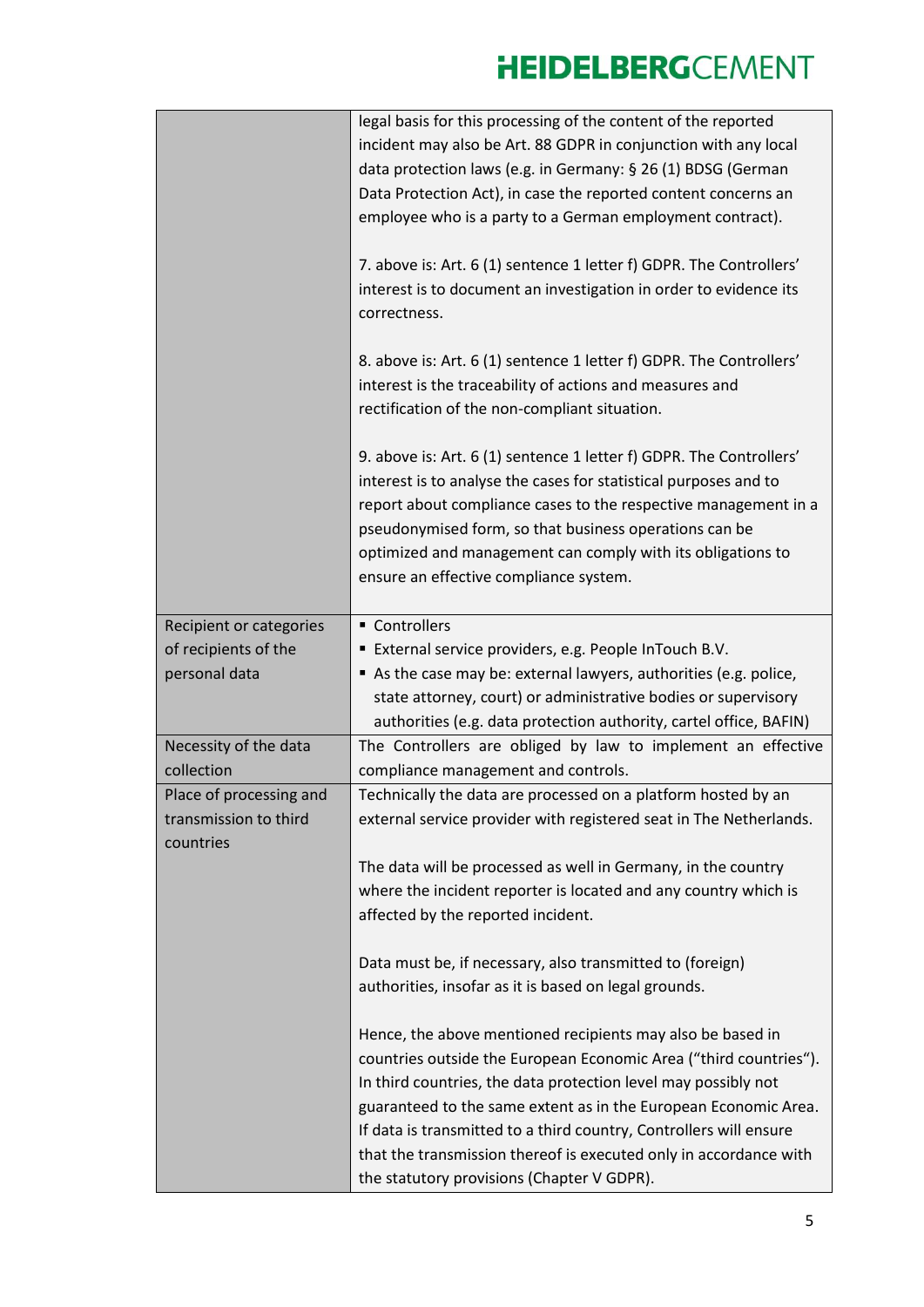| Duration for which the   | Voice recording is deleted by the service provider People                                                                                                                                                                              |
|--------------------------|----------------------------------------------------------------------------------------------------------------------------------------------------------------------------------------------------------------------------------------|
| personal data are stored | Intouch after 24 hours, after the Controllers have received                                                                                                                                                                            |
|                          | the transcript in the Case Management System. It is kept                                                                                                                                                                               |
|                          | for 5 days on the back-up system.                                                                                                                                                                                                      |
|                          | Case data in the SpeakUp System (the system in which the<br>٠                                                                                                                                                                          |
|                          | Controllers' communicate with the incident reporter as                                                                                                                                                                                 |
|                          | well as the part of the system to which only the                                                                                                                                                                                       |
|                          | Controllers have access) are anonymized by People                                                                                                                                                                                      |
|                          | Intouch after 14 days, after a case is closed.                                                                                                                                                                                         |
|                          | Case data in the CMS module is stored for 3 years after a<br>٠                                                                                                                                                                         |
|                          | case is closed.                                                                                                                                                                                                                        |
|                          | In single cases the data are stored for a longer period, in<br>٠<br>case a Controller has a legitimate interest to store the data<br>for a longer period than the aforementioned (e.g.<br>defending against or pursuing legal claims). |
|                          |                                                                                                                                                                                                                                        |

#### **2. Your rights as data subject**

As a data subject, you may contact either of the Controllers, in particular HeidelbergCement's Group Data Protection officer at any time with an informal message under the contact data mentioned above, in order to exercise your rights in accordance with GDPR. Each Controller will inform the other Controller about the exertion of the rights of a data subject and provide the respective other Controller with all necessary information. In case you request access according to Article 15 GDPR, the Controller to whom the incident was assigned will provide this information.

Your rights are as follows:

- the right to obtain information about the data processed as well as a copy of the data processed (Right of access, Art. 15 GDPR),
- the right to request rectification of inaccurate data or completion of incomplete data (Right of rectification, Art. 16 GDPR),
- the right to request erasure of personal data and in case that personal data was made public, the information to other controllers about the erasure request (Right of erasure, Art. 17 GDPR),
- the right to request restriction of processing (Right to restriction of processing, Art. 18 GDPR),
- $\blacksquare$  the right in the event that the conditions set out in Art. 20 GDPR are met to receive the personal data concerning yourself in a structured, commonly used and machine-readable format and the right to transmit those data to another controller for processing (Right to data portability, Art. 20 GDPR),
- the right, on grounds relating to your particular situation, to object at any time to processing of your personal data which is based on Art. 6 (1) sentence 1 letter f) GDPR, with future effect (Right to object, Art. 21 GDPR); in such case, the Controllers no longer process your personal data, unless they demonstrate compelling legitimate grounds for the processing which override your interests, rights and freedoms, or the data processing is still necessary for the establishment, exercise or defence of legal claims,